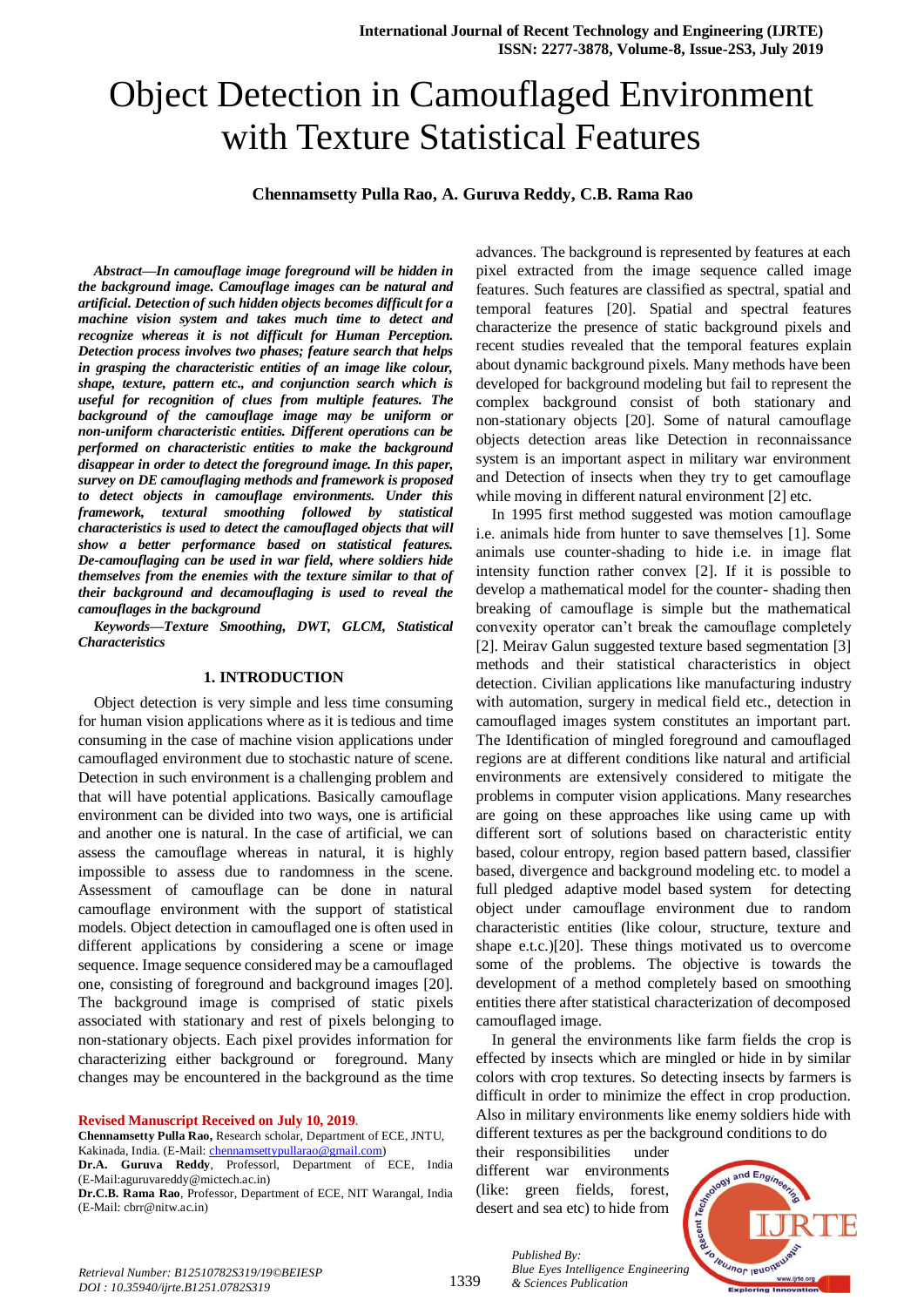enemies. So the problem can be overcome by the following constructive approach consist of steps like:1) Reading the images form source data base (camopedia) 2) smoothing the characteristic entities like colour, texture e.t.c. 3) Subdivide the equalized image in to different levels in order to evaluate the local statistical features. 4) Evaluate the texture feature from the decomposed image to identify the seed point by taking maximum sum of feature set. 5) Detecting with seed point based region growing approach in image



**Figure 1 Generalized block diagram to detect object**

The main approach of this paper is to model a framework to detect object in camouflaged images and also able to apply on different kinds of images. We constructed a frame work in order to detect camouflage object. The framework consists of a combination of smoothing characteristic entities in camouflage image and statistical characteristics evaluation in decomposed images of different kinds like dimensions, intensity information e.t.c. The recognition can be done in many ways the generalized model is shown in **figure 1.** In order to smooth characteristic entities, Relative Total Variation is applied [4] and Image decomposition is chosen to decompose in to constituent parts to apply the statistics as it is need of local information context. [3, 8, and 12].

## **2. SCOPE OF APPROACH**

There are various methods using different algorithms that are used for background modeling for object detection like Kalman method, Single Gaussian, Mixture of Gaussian, colour and gradient methods, Local Structure, Optical Flow and Non-Parametric. All these methods use either of spatial, spectral and temporal features for background representation and lack in accuracy during object detection and degree of colour entropy is high [20]. None of the developed methods use all the three types of features to represent the background i.e complex backgrounds with both stationary and non-stationary objects are not yet been created using the previously developed methods which needs updating of background due to sudden and once-off changes[20]. Also at different circumstances and dimensions with intensity information making use of inherent variations in intensity and Relative Total Variation, seed point obtained from decomposition and co-occurrence features of statistical phenomena [10, 13] it is possible to detect the objects in camouflage images. The approach in this work is constructed and characterized with the help of multi resolution analysis, statistical characteristics; region growing by maximum intensity distance [4] given by D. Kroon and by discontinuity based segmentation invented to determine the sudden

changes in image intensity over a minute value due to the image is having both BG and FG are almost similar in intensity[9]. Relative Total variation is applied in the approach in order to normalize the statistical data in image sequence due to sudden and once-off changes there after getting features of decomposed image using wavelet transform [10]. Using the set of statistical features the classification of foreground and background can be done thereby the camouflaged object is identified.

## **3. METHODS TO IDENTIFY CAMOUFLAGED OBJECTS**

**A)** *Identification Using Wavelet Coefficients and Statistical Features***:** There are different techniques to identify camouflaged objects but only few like: Convexity based and pattern based meet the requirements but there is no single point of solution so here contributing towards solution. In the proposed one selected fixed window approach has methods like multi resolution analysis, statistical characteristics based seed block selection and traditional region growing approach. In multi resolution analysis so many efficient and advanced decomposition techniques are available but in this analysis we are using the method proposed by Daubechies. Daubechies wavelets frequently used in solving different types of problems, e.g. self-similarity properties, and signal discontinuities, etc. The co-occurrence wavelet coefficients of sub blocks in resized image of I*(p, q)* [3] are highly correlated with each other and the similarity is due to the different features between the lines, edges and corners, textural patterns, shapes and size of objects. The joint probability gray level function in two dimension is known as the co-occurrence matrix *c(p, q)*,[13] it is used to illustrate the spatial similarity between the coefficients in wavelets to extract statistical characteristics. We know the GLCM and its features variants which were suggested by Harlick in 1973. From the intensity level correlated data measuring the features with following quantitative approaches.

NormalizedGLCM = 
$$
V(p,q) = \frac{c(p,q)}{\sum_{p,q=1}^{N-1} c(p,q)}
$$
  
\n
$$
p, q=1
$$
\n
$$
Contrast = \sum_{p,q=1}^{N} (p-q)^2 V(p,q)
$$
\n
$$
Cluster shade = \sum_{p,q=1}^{N} (p - D_x + q - D_y)^3 V(p,q)
$$
\n
$$
Cluster pro min\ ence = \sum_{p,q=1}^{N} (p - D_x + q - D_y)^4 V(p,q)
$$
\n
$$
D_x = \sum_{p,q=1}^{N} pV(p,q)
$$
\n
$$
D_y = \sum_{p,q=1}^{N} qV(p,q)
$$

 $\mathbf{I}$  $\overline{ }$  $\frac{1}{2}$  $\frac{1}{2}$ 

 $\int$ 

and Engr

**TRUJNOL ISLICITE** 

*Published By: Blue Eyes Intelligence Engineering* 

*& Sciences Publication Retrieval Number: B12510782S319/19©BEIESP DOI : 10.35940/ijrte.B1251.0782S319*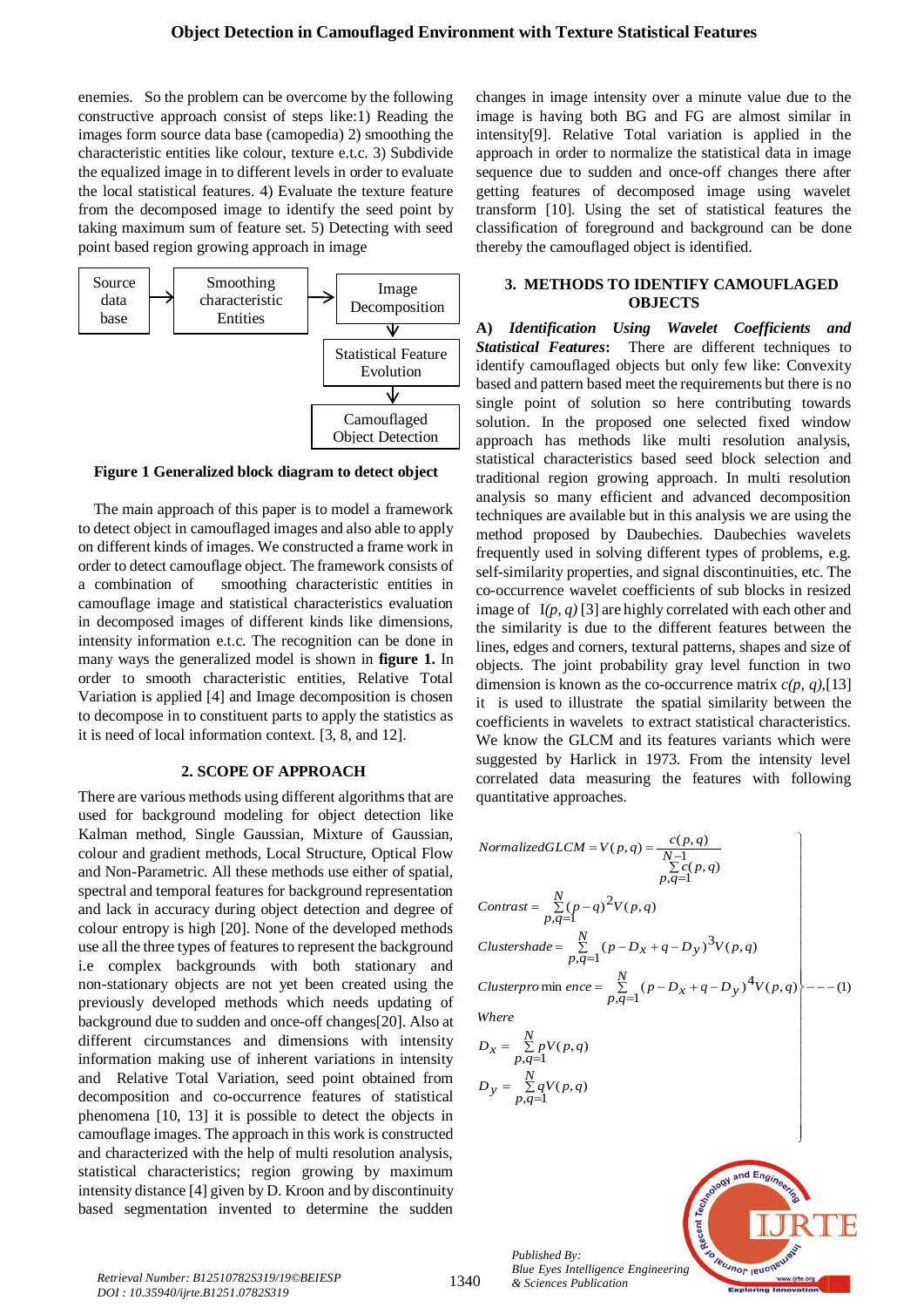These feature values given in equation 1 are normalized in either with linear approach or logarithmic approach based on their outcomes ranges. An optimal edge detection approach is chosen to detect wide range of sudden variations in intensity instead of sobel and prewitt because of less number of sudden changes in image intensities also verified with canny edge methods which is one of the optimum solution, then applying region growing based on maximum Intensity distance measure. The functional flow of this approach is shown in **figure3.1.** The simulation results will depict how the objects are detected in coming sections.



**Figure 3.1: Flow chart of object detection system**



**(a) (b) Figure 3.2 :(a) Original image of size 180x150x3,(b) Resized image of size 512 x512**

The Constructive approach is initially image is resized with interpolation in order to suitable for algorithm for any kind of dimensions like 512x512, 256x256 and 312x256 e.t.c. After resizing the image is to be subdivided into non overlapping segments like:

*Process of making sub-block Algorithm: Step1: A=0; p=1; q=32; r=1; s=32; Step2: for i=1:16 Step3: if (i>1) p,q,r and s updated by 32; Step4:forj=1:16* 

$$
d(:, :, i, j) = b(p:q, r:s); A = A + I; sub\_image(:, :, A) = d(:, :, i, j);
$$

Each segment (non-overlapping sub block) is to be decomposed using two-dimensional wavelets for Multiresolution analysis. After decomposition each subblock features are added thereafter highest sum block is treated as seed block and center pel is seed point . The statistical features of these 256 sub blocks profile as represented in **figure 3.3** illustrates the sporadic and non sporadic blocks in camouflage image there by with the help of seed point

applying region growing using maximum intensity distance method and edge detection of object using traditional methods. Finally the object detection is found to be satisfactory but the drawback is fixed window technique and the method has a drawback when different characteristics entities (specially texture)





**Figure 3.3: Profiles of statistical coefficient features and Target highlighted image**

**B***) Identification using Texture measures:* Statistical characterization based approach for the detection of object in camouflaged region for computer vision applications is not accurate because some clusters which are of not interested were recognized with the objects. The analysis of clusters identification was observed by testing on different kinds of camouflaged images. To mitigate these problems of fixed window length based statistical features approach considered the characteristics entity (especially colour, shape and **texture** e.t.c) smoothing (texture) in camouflaged image texture thereby applying the decomposed statistical features to detect the objects. The characteristic entity (texture) smoothing can be done like:

# *Algorithm for Detection after smoothing characteristic entity:*

*Initialization inputs (Ground truths):* η (Degree of Smooth) 0.03, σ (size of primitive element) [3x3], e (Edge Sharpness)[0.02], N (number of iterations)[6],ε (Numerical stability),"S" is structure and "I" is input image.

*Step 1:*Finding pixel wise windowed total variation **W** with bivariate Gaussian window (G)



*Retrieval Number: B12510782S319/19©BEIESP DOI : 10.35940/ijrte.B1251.0782S319*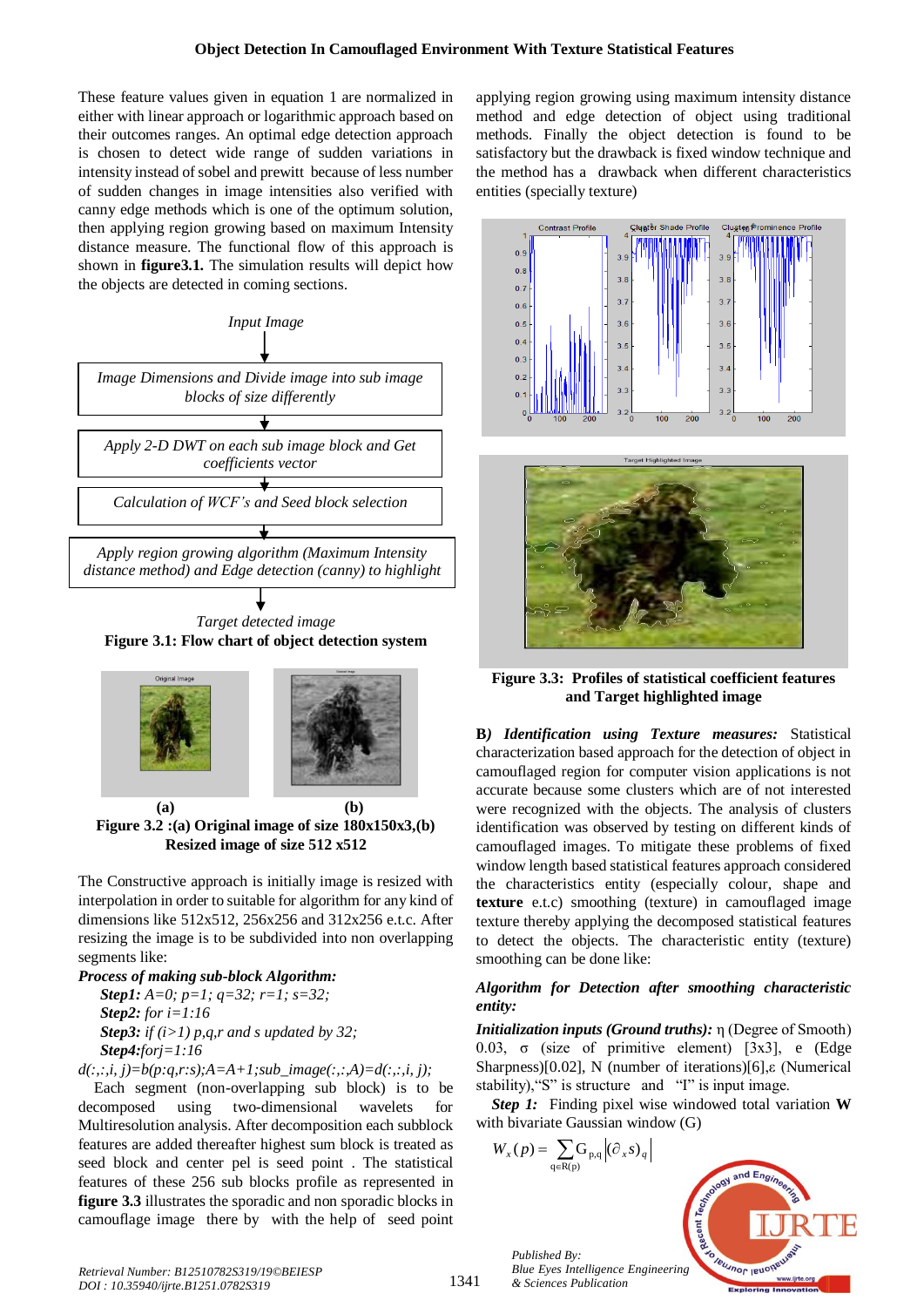#### **Object Detection in Camouflaged Environment with Texture Statistical Features**

And  

$$
W_{y}(p) = \sum_{q \in R(p)} G_{p,q} |(\partial_{y} s)_{q}
$$

*Step 2***:** Finding windowed inherent variation  $W_I(p)$  by considering absolute value in step1 which can give overall spatial variation because pixel wise total variation can be positive or negative.

$$
W_{I_x}(p) = abs(W_x(p))
$$
 and  $W_{I_y}(p) = abs(W_y(p))$ 

*Step 3:* Removing texture from an image by non linear weighting equation modelled by

[W, u]=W/ (W<sub>I</sub>+ ε)

*Step 4:* For stability of this nonlinear weighting equation the equation was decomposed in to linear equation parts by a iterative optimization procedure as  $(1 + \eta L^{\tilde{N}})$  e=I Here L is weight matrix from W, u "S" is structure "I" is input

 **L** consist of W, u and discrete gradient operators along horizontal and vertical with forward difference to approximate gradients

*Step 5:* The resultant texture normalized image is applied to statistical characterizer to detect object in camouflaged image

The algorithm mainly involved with sparse diagonalization and conditioned conjugate gradient methods to solve linear models form weights of characteristic entity. By applying the characteristic entity smoothing with statistical characterization, the detection of object in camouflaged image analyzed under different environments like:





**Figure 3.4 Input images (a) Camouflage Soldier (b) Camouflage Aero Plane (c) Camouflage Soldier in Grass Fields**

#### **4. RESULTS AND DISCUSSIONS**

The above discussed methods for object detection under camouflaged images and corresponding algorithms were simulated in Matlab (7.7). The input images may be colour or gray scale is of any resolution. These images contain different categories of targets such as insects, soldiers in desert war environment, soldier in grass fields, camouflaged tankers, aero planes, birds and statues which are collected to verify the detection performance of the method (A) and method (B)

#### *The analysis of object detection using Method (A)*



*The analysis of object detection using Method (B)*

*Figure (4):(***a) camouflage soldier in desert environment detection using statistical features from method A and detection by smoothing texture measures from method B. (b) camouflage Aero Plane detection using statistical features from method A and detection by smoothing texture measures from method B. (c) camouflage soldier in grass fields detection using statistical features from method A and detection by smoothing texture measures from method B.**

The performance analysis of these two methods to detect camouflaged objects assessed by regular metrics for image segmentation like precession and recall from true positives, true negatives, false positives and false negatives[6,7,8,9] in target extracted outputs shown in figure(4). The test images corresponding statistical features using method A and method B are listed in tabular representation in table(1)



*Published By: Blue Eyes Intelligence Engineering*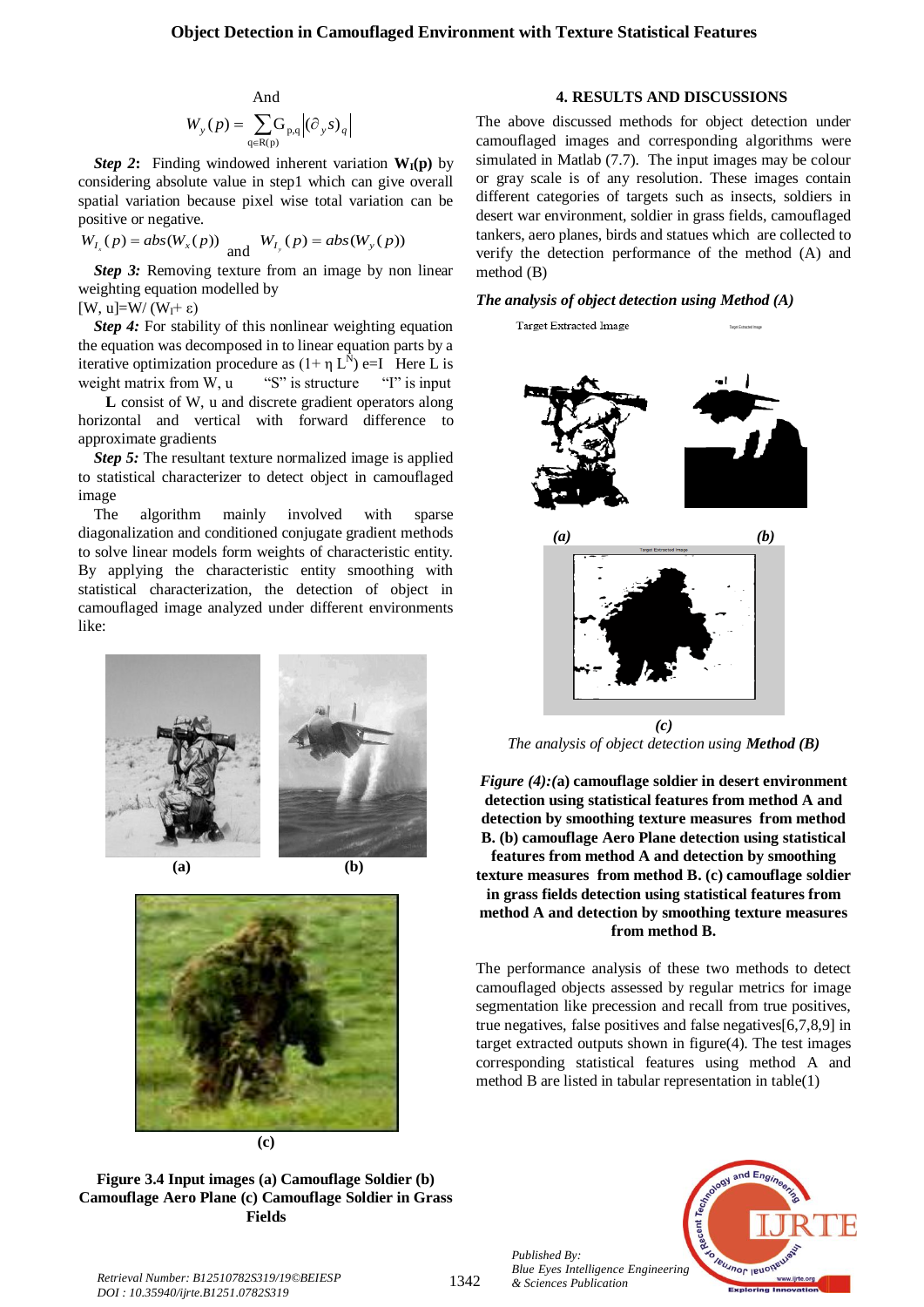| <b>Image</b>     | <b>Seed</b><br><b>Block</b> | <b>Seed</b><br>Point | Co<br>ntr<br>ast | <b>Cluster</b><br>shade | <b>Cluster</b><br>promin-<br>ence |
|------------------|-----------------------------|----------------------|------------------|-------------------------|-----------------------------------|
| Camoufl-         | 107                         | (209,                | 750              | $1.287e+0$              | $1.436e+0$                        |
| aged<br>soldiers |                             | 337)                 |                  | 11                      | 14                                |
| in desert        |                             |                      |                  |                         |                                   |
| Camoufl-         | 122                         | (299,                | 387              | $1.279e+0$              | $3.039e+0$                        |
| aged             |                             | 38)                  |                  | 11                      | 14                                |
| soldier in       |                             |                      |                  |                         |                                   |
| fields           |                             |                      |                  |                         |                                   |

The constructive approach on different environments shows the result

| Aero        | 113 | (113, 115) | 87  | 2.9077e   | 1.4506    |
|-------------|-----|------------|-----|-----------|-----------|
| plane       |     |            |     | $+011$    | $e + 014$ |
| <b>Bird</b> | 113 | (119, 205) | 302 | $1.480e+$ | 3.6802    |
|             |     |            |     | 011       | $e + 011$ |
| Statu       | 203 | (237, 205) | 209 | 1.4434e   | 2.0414    |
| e           |     |            |     | $+011$    | $e + 014$ |
| Ship        | 117 | (233, 373) | 335 | $3.336e+$ | 8.6129    |
|             |     |            |     | 010       | $e + 012$ |

## **Table 1: Statistical features of different kinds of camouflage images**

## *Performance analysis:*

The image segmentation of object detection approach performance can be analysed in many ways like standard measures, distance measures and similarity measures. Standard measures are the best suitable ones in comparison with similarity and distance in case of camouflaged approach because foreground and background pixels are of same characteristic entities(like: intensity colour and texture e.t.c). To access the performance here considered three indices from standard measures are Precision Recall and F-Measure [19] which are depending on confusion matrix entries.

Precision (P) = True positives/(True Positive+ False positives)

Recall  $(R)$  = True positives/ (True Positive+ False Negatives)

and F-measure=2\*P\*R/(P+R)

The problem of camouflage is sporadic in image or sequence of image here we considered specific frames where the rate of camouflage is more while detecting objects using statistical features set (Method A) and constructive one of both statistical features in smoothed characteristic entities(Method B).

| Input and   | Input image  | Input image | Input      |
|-------------|--------------|-------------|------------|
| Performance | (a)          | (b)         | image(c)   |
| (Standard   | Camouflage   | Camouflage  | Camouflage |
| measure)    | Soldier in   | Aero Plane  | Soldier in |
|             | war          |             | Grass      |
|             | environments |             | Fields     |
| Precision   | 0.902        | 0.878       | 0.976      |
| Recall      | 0.924        | 0.761       | 0.573      |
| F Measure   | 0.90         | 0.815       | 0.74       |

**Table 2: Performance evaluation on three kinds of images**

The performance analysis of method A and method B defines that it is necessary that smoothing of characteristic entity and statistics of smoothed entity gives better detection than that of method A. Both of the methods gives satisfactory results on several kinds of images but if the intermittent is more in camouflaged image, then method B is better compared with method A.

# **CONCLUSIONS AND FUTURE SCOPE**

In the proposed work mainly developed a constructive approach to mitigate the problems in conditions like camouflage and the proposed one tested on different kinds of images to validate the method. Multiresolution based approach is chosen because it has wide range of properties and gives potential solution in target detection applications. Wavelet coefficient feature of sub blocks are used as profile to identify the seed point in this implementation. Also implemented a characteristic entity (texture) smoothed and their statistical features to detect object in camouflaged images more effectively. Performance analysis of the algorithms verified on images of arbitrary dimensions, intensities variations on images , and pertaining to various conditions and the solutions are acceptable. In future the resizing and decomposition levels are depend on size of the target and also dimension of image with many informative objects mingled in image are considerable research work to carry a object detection methods in an optimum detection. Depends on feature sets and multiple target detection is also a challenging problem in camouflage image.

# **REFERENCES**

- 1. Sujit K Singh, Chitra A Dhawale and Sanjay Misra, "Survey of Object Detection Methods in Camouflaged Image", Proc: IERI, PP. 1-6, ELSEVIER, 2012.
- 2. Yuxin Pan, Yiwag Chen, Qiang Fu, Ping Zhang & Xin Xu, "Study on the Camouflaged target Detection Method Based on 3D Convexity", Proc: Modern Applied Science , Vol. 5, PP. 152-157, 2011.
- 3. Dileep Kumar, Dr. Shrishu Varma, "Multiresolution framework with Neural Network approach for Automatic Target Recognition (ATR)", Proc: ICSAAP, PP. 168-173, IEEE computer society, 2009.
- 4. Li Xu Qiong Yan Yang Xia Jiaya Jia "Structure Extraction from Texture via Relative Total Variation" ACM Transactions on Graphics, Vol. 31, No. 6, Article 139, November 2012.
- 5. S. Z. Mahmoodabadi, A. Ahmadian, M. D. Abolhasani, M. Eslami, J. H. Bidgoli, "Feature Extraction Based on Multiresolution Wavelet Transform", IEEE proceedings , PP. 3902-3905, 2005.
- 6. Zeyong Shan and Selin Aviyente, "Image Denoising Based on the Wavelet Co-Occurrence matrix", Proc:ICASSP2005 , PP. 645-648, IEEE 2005
- 7. Hung-Kuo Chu, Wei-Hsin Hsu, Niloy J. Mitra, Daniel Cohen-Or, Tien-Tsin Wong and Tong-Yee Lee "Camouflage Images" ACM Transactions on Graphics.
- 8. Yaser Sheikh and Mubarak Shah "Bayesian Modeling of Dynamic Scenes for Object Detection" IEEE transactions on pattern analysis and machine intelligence, vol. 27, no. 11, november 2005
- 9. G. Van de Wouwer, P. Scheuders and D. Van Dyck, "Statistical Texture Characterization from Discrete Wavelet Texture Characterization Representations" Proc: IEEE transactions on image processing , vol.8, pp. 592-598, 1999.
- 10. Zeyong Shan and Selin Aviyente, "Image Denoising Based on the Wavelet Co-Occurrence matrix", Proc:ICASSP2005

*Published By:*

*& Sciences Publication*